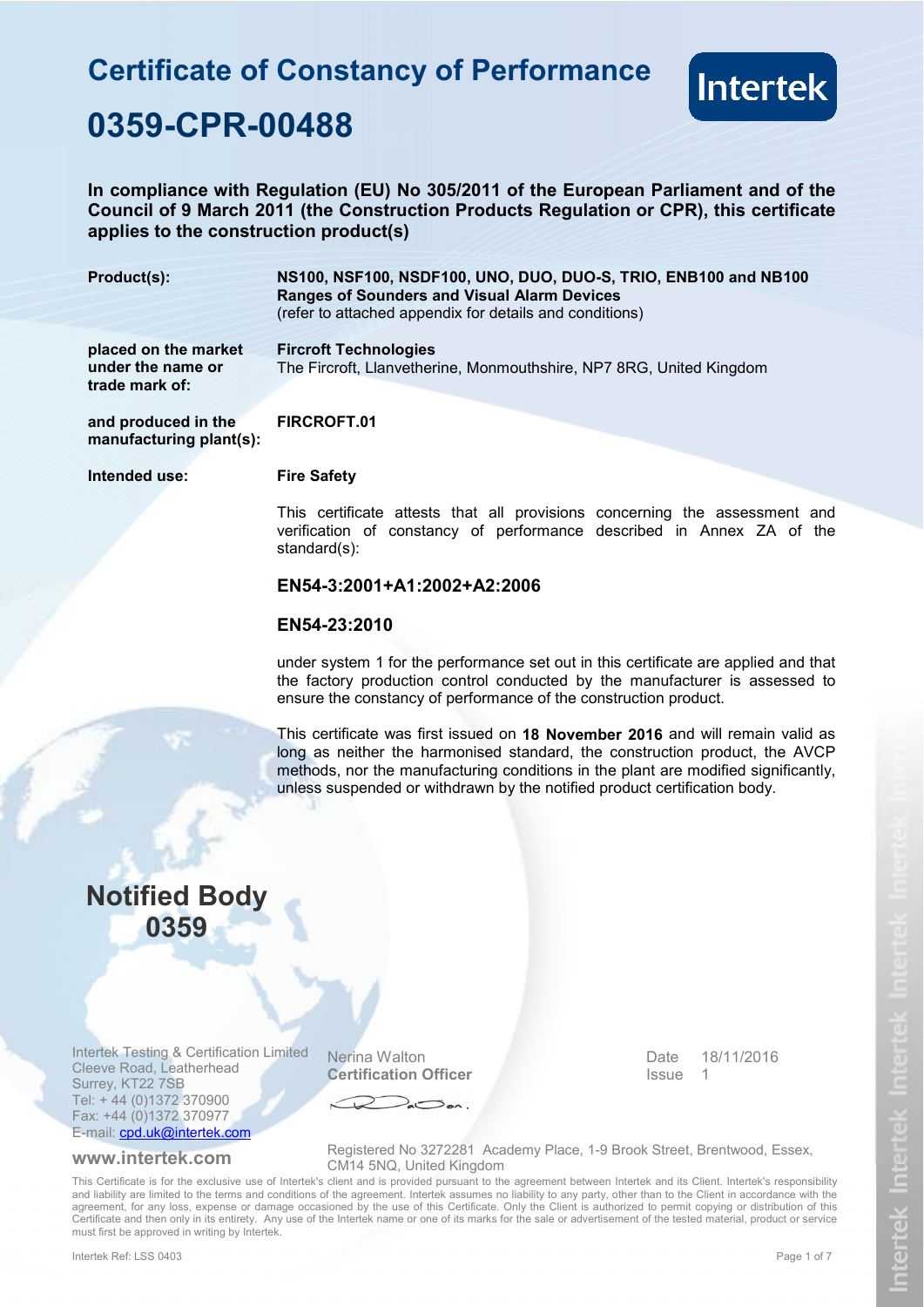

## **0359-CPR-00488**

### **Appendix to Certificate of Constancy of Performance 0359-CPR-00488**

The details and conditions of use for the NS100, NSF100, NSDF100, UNO, DUO, DUO-S, TRIO, ENB100 and NB100 Ranges of Sounders and Visual Alarm Devices, placed on the market under the name or trade mark of:

### **Fircroft Technologies**

The Fircroft, Llanvetherine, Monmouthshire, NP7 8RG, United Kingdom

To be used in accordance with the supplier's installation instructions and in conjunction with the following bases, ancillaries, sounder tones and sensitivity settings *(where applicable)*:

### **Products compliant with EN54-3:2001+A1:2002+A2:2006**

| Model              | <b>Manufacturing</b><br>Location | <b>Description</b>                                                       |
|--------------------|----------------------------------|--------------------------------------------------------------------------|
| <b>NS100R-D</b>    | FIRCROFT.01                      | Sounder in red with deep base                                            |
| NS100R-DAK         | FIRCROFT.01                      | Sounder in red with DAK base                                             |
| <b>NS100R-S</b>    | FIRCROFT.01                      | Sounder in red with shallow base                                         |
| <b>NS100W-D</b>    | FIRCROFT.01                      | Sounder in white with deep base                                          |
| NS100W-DAK         | FIRCROFT.01                      | Sounder in white with DAK base                                           |
| <b>NS100W-S</b>    | FIRCROFT.01                      | Sounder in white with shallow base                                       |
| NSDF100R-RW-D      | FIRCROFT.01                      | Sounder in red with dual red and white strobe and deep base AT           |
| NSDF100R-RW-DAK    | FIRCROFT.01                      | Sounder in red with dual red and white strobe and DAK base               |
| NSDF100R-RW-S      | FIRCROFT.01                      | Sounder in red with dual red and white strobe and shallow base           |
| NSDF100W-RW-D      | FIRCROFT.01                      | Sounder in white with dual red and white strobe and deep base AT         |
| NSDF100W-RW-DAK    | FIRCROFT.01                      | Sounder in red with dual red and white strobe and DAK base               |
| NSF100R-R-D        | FIRCROFT.01                      | Sounder in red with red strobe and deep base                             |
| NSF100R-R-DAK      | FIRCROFT.01                      | Sounder in red with red strobe and DAK base                              |
| NSF100R-R-S        | FIRCROFT.01                      | Sounder in red with red strobe and shallow base                          |
| NSF100R-W-D        | FIRCROFT.01                      | Sounder in red with white strobe and deep base                           |
| NSF100R-W-DAK      | FIRCROFT.01                      | Sounder in red with white strobe and DAK base                            |
| NSF100R-W-S        | FIRCROFT.01                      | Sounder in red with white strobe and shallow base                        |
| NSF100W-R-D        | FIRCROFT.01                      | Sounder in white with red strobe and deep base                           |
| NSF100W-R-DAK      | FIRCROFT.01                      | Sounder in white with red strobe and DAK base                            |
| <b>NSF100W-R-S</b> | FIRCROFT.01                      | Sounder in white with red strobe and shallow base                        |
| NSF100W-W-D        | FIRCROFT.01                      | Sounder in white with white strobe and deep base                         |
| NSF100W-W-DAK      | FIRCROFT.01                      | Sounder in white with white strobe and DAK base                          |
| NSF100W-W-S        | FIRCROFT.01                      | Sounder in white with white strobe and shallow base                      |
| TRIO-R-SRW         | FIRCROFT.01                      | Triple red deep base with DUO-RW strobe and NS100R sounder fitted        |
| TRIO-W-SRW         | FIRCROFT.01                      | Triple white deep base with DUO-RW strobe and NS100R sounder fitted      |
| DUO-R-SRW          | FIRCROFT.01                      | Double red deep base with NB100R-RW-D strobe and NS100R sounder fitted   |
| DUO-W-SRW          | FIRCROFT.01                      | Double white deep base with NB100R-RW-D strobe and NS100R sounder fitted |

Intertek Testing & Certification Limited, Cleeve Road, Leatherhead, Surrey, KT22 7SB Intertek Testing & Certification Limited, Cleeve Road, Leatherhead, Surrey, KT22 7SB<br>Tel: + 44 (0)1372 370900, Fax: +44 (0)1372 370977, E-mail: cpd.uk@intertek.com and pays 1 legue 1

Issue 1

**www.intertek.com** Registered No 3272281 Academy Place, 1-9 Brook Street, Brentwood, Essex, CM14 5NQ, United Kingdom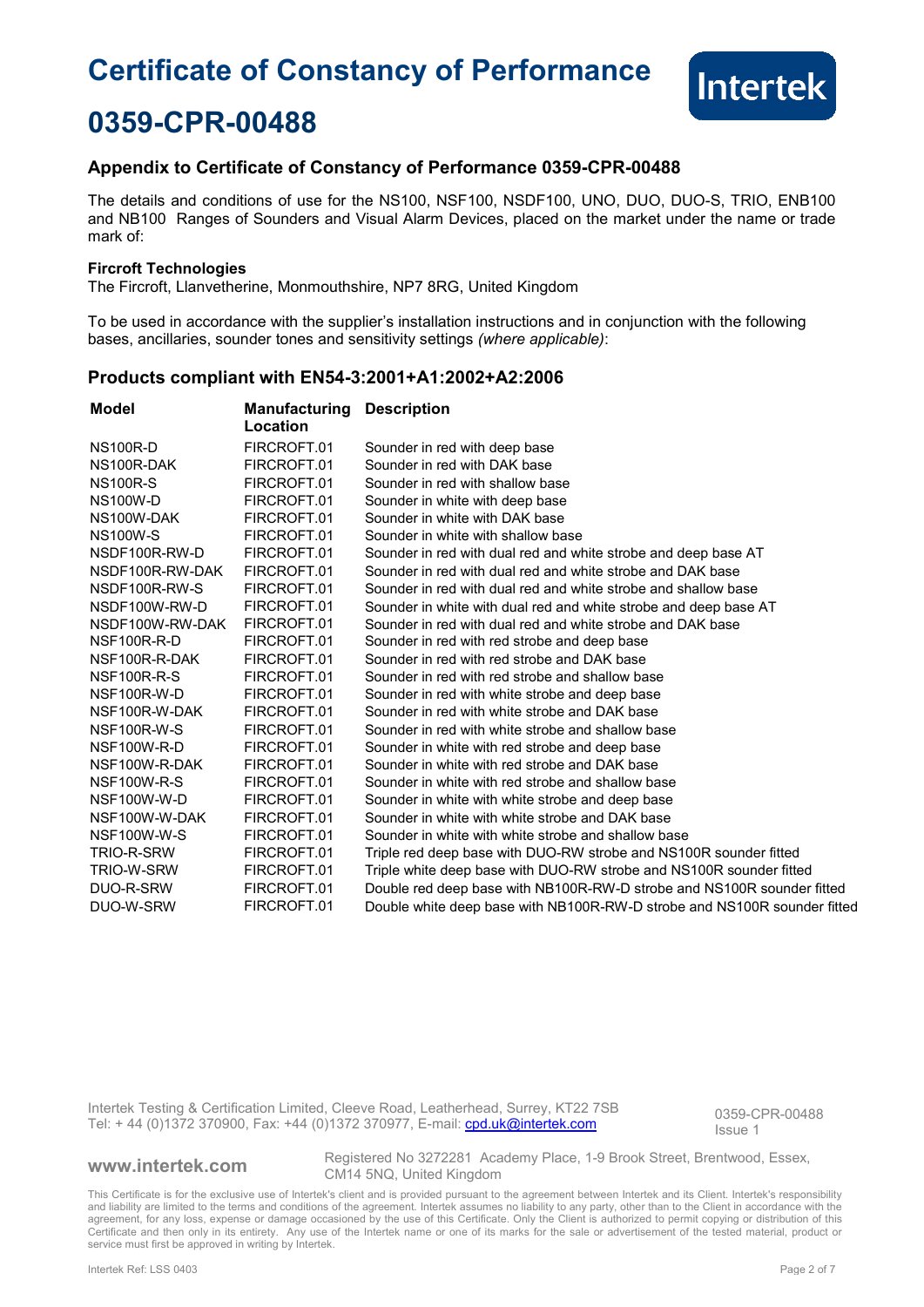

## **0359-CPR-00488**

### **Appendix to Certificate of Constancy of Performance 0359-CPR-00488 (continued)**

### **Products compliant with EN54-23:2010**

| Model             | Manufacturing<br>Location | <b>Description</b>                                               |
|-------------------|---------------------------|------------------------------------------------------------------|
| ENB100R-R-D       | FIRCROFT.01               | Strobe in red with red strobe and deep base                      |
| ENB100R-R-DAK     | FIRCROFT.01               | Strobe in red with red strobe and DAK base                       |
| ENB100R-R-DAK-HO  | FIRCROFT.01               | Strobe in red with high output red strobe and DAK base           |
| ENB100R-R-D-HO    | FIRCROFT.01               | Strobe in red with high output red strobe and deep base          |
| ENB100R-R-S       | FIRCROFT.01               | Strobe in red with red strobe and shallow base                   |
| ENB100R-R-S-HO    | FIRCROFT.01               | Strobe in red with high output red strobe and shallow base       |
| ENB100R-W-D       | FIRCROFT.01               | Strobe in red with white strobe and deep base                    |
| ENB100R-W-DAK     | FIRCROFT.01               | Strobe in red with white strobe and DAK base                     |
| ENB100R-W-DAK-HO  | FIRCROFT.01               | Strobe in red with high output white strobe and DAK base         |
| ENB100R-W-D-HO    | FIRCROFT.01               | Strobe in red with high output white strobe and deep base        |
| ENB100R-W-S       | FIRCROFT.01               | Strobe in red with white strobe and shallow base                 |
| ENB100R-W-S-HO    | FIRCROFT.01               | Strobe in red with high output white strobe and shallow base     |
| ENB100W-R-D       | FIRCROFT.01               | Strobe in white with red strobe and deep base                    |
| ENB100W-R-DAK     | FIRCROFT.01               | Strobe in white with red strobe and DAK base                     |
| ENB100W-R-DAK-HO  | FIRCROFT.01               | Strobe in white with high output red strobe and DAK base         |
| ENB100W-R-D-HO    | FIRCROFT.01               | Strobe in white with high output red strobe and deep base        |
| ENB100W-R-S       | FIRCROFT.01               | Strobe in white with red strobe and shallow base                 |
| ENB100W-R-S-HO    | FIRCROFT.01               | Strobe in white with high output red strobe and shallow base     |
| ENB100W-W-D       | FIRCROFT.01               | Strobe in white with white strobe and deep base                  |
| ENB100W-W-DAK     | FIRCROFT.01               | Strobe in white with white strobe and DAK base                   |
| ENB100W-W-DAK-HO  | FIRCROFT.01               | Strobe in white with high output white strobe and DAK base       |
| ENB100W-W-D-HO    | FIRCROFT.01               | Strobe in white with high output white strobe and deep base      |
| ENB100W-W-S       | FIRCROFT.01               | Strobe in white with white strobe and shallow base               |
| ENB100W-W-S-HO    | FIRCROFT.01               | Strobe in white with high output white strobe and shallow base   |
| NB100R-R-D        | FIRCROFT.01               | Red high output strobe with red deep base                        |
| <b>NB100R-R-S</b> | FIRCROFT.01               | Red high output strobe with red shallow base                     |
| NB100R-R-DAK      | FIRCROFT.01               | Red high output strobe with red DAK base                         |
| NB100R-W-D        | FIRCROFT.01               | White high output strobe with red deep base                      |
| NB100R-W-S        | FIRCROFT.01               | White high output strobe with red shallow base                   |
| NB100R-W-DAK      | FIRCROFT.01               | White high output strobe with red DAK base                       |
| NB100W-R-D        | FIRCROFT.01               | Red high output strobe with white deep base                      |
| <b>NB100W-R-S</b> | FIRCROFT.01               | Red high output strobe with white shallow base                   |
| NB100W-R-DAK      | FIRCROFT.01               | Red high output strobe with white DAK base                       |
| NB100W-W-D        | FIRCROFT.01               | White high output strobe with white deep base                    |
| <b>NB100W-W-S</b> | FIRCROFT.01               | White high output strobe with white shallow base                 |
| NB100W-W-DAK      | FIRCROFT.01               | White high output strobe with white DAK base                     |
| NSDF100R-RW-D     | FIRCROFT.01               | Sounder in red with dual red and white strobe and deep base AT   |
| NSDF100R-RW-DAK   | FIRCROFT.01               | Sounder in red with dual red and white strobe and DAK base       |
| NSDF100W-RW-DAK   | FIRCROFT.01               | Sounder in red with dual red and white strobe and DAK base       |
| NSDF100R-RW-S     | FIRCROFT.01               | Sounder in red with dual red and white strobe and shallow base   |
| NSDF100W-RW-D     | FIRCROFT.01               | Sounder in white with dual red and white strobe and deep base AT |
| NSDF100W-RW-S     | FIRCROFT.01               | Sounder in white with dual red and white strobe and shallow base |

Intertek Testing & Certification Limited, Cleeve Road, Leatherhead, Surrey, KT22 7SB Intertek Testing & Certification Limited, Cleeve Road, Leatherhead, Surrey, KT22 7SB<br>Tel: + 44 (0)1372 370900, Fax: +44 (0)1372 370977, E-mail: continue com original original pressure 1

Issue 1

**www.intertek.com** Registered No 3272281 Academy Place, 1-9 Brook Street, Brentwood, Essex, CM14 5NQ, United Kingdom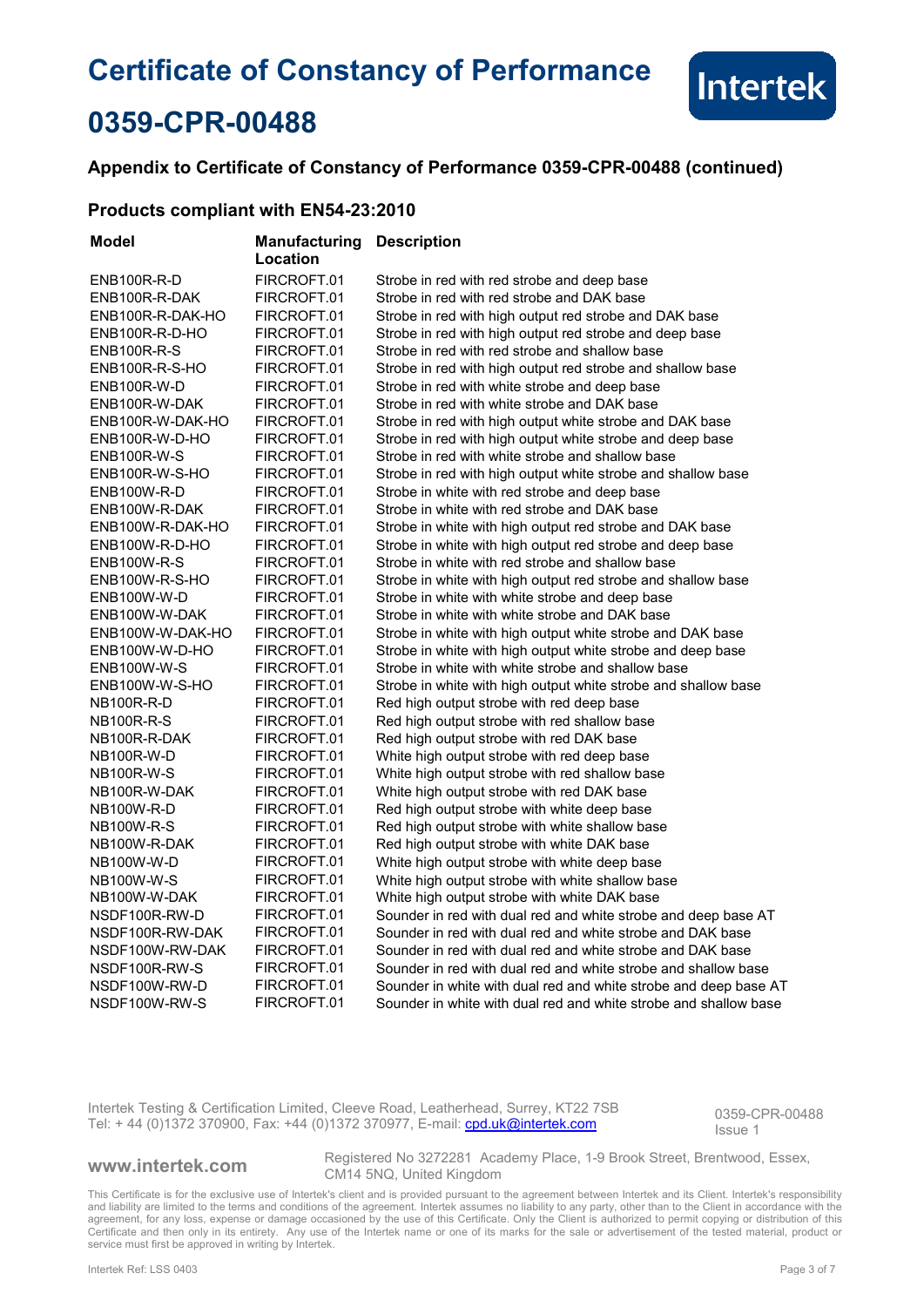

## **0359-CPR-00488**

### **Appendix to Certificate of Constancy of Performance 0359-CPR-00488 (continued)**

### **Products compliant with EN54-23:2010 (continued)**

| Model         | Manufacturing<br>Location | <b>Description</b>                                                   |
|---------------|---------------------------|----------------------------------------------------------------------|
| NSF100R-R-D   | FIRCROFT.01               | Sounder in red with red strobe and deep base                         |
| NSF100R-R-DAK | FIRCROFT.01               | Sounder in red with red strobe and DAK base                          |
| NSF100R-R-S   | FIRCROFT.01               | Sounder in red with red strobe and shallow base                      |
| NSF100R-W-D   | FIRCROFT.01               | Sounder in red with white strobe and deep base                       |
| NSF100R-W-DAK | FIRCROFT.01               | Sounder in red with white strobe and DAK base                        |
| NSF100R-W-S   | FIRCROFT.01               | Sounder in red with white strobe and shallow base                    |
| NSF100W-R-D   | FIRCROFT.01               | Sounder in white with red strobe and deep base                       |
| NSF100W-R-DAK | FIRCROFT.01               | Sounder in white with red strobe and DAK base                        |
| NSF100W-R-S   | FIRCROFT.01               | Sounder in white with red strobe and shallow base                    |
| NSF100W-W-D   | FIRCROFT.01               | Sounder in white with white strobe and deep base                     |
| NSF100W-W-DAK | FIRCROFT.01               | Sounder in white with white strobe and DAK base                      |
| NSF100W-W-S   | FIRCROFT.01               | Sounder in white with white strobe and shallow base                  |
| TRIO-R-SRW    | FIRCROFT.01               | Triple red deep base with DUO-RW strobe and NS100R sounder fitted    |
| TRIO-W-SRW    | FIRCROFT.01               | Triple white deep base with DUO-RW strobe and NS100R sounder fitted  |
| UNO-R-RW      | FIRCROFT.01               | Red and white dual colour high output strobe with red deep base      |
| UNO-W-RW      | FIRCROFT.01               | Red and white dual colour high output strobe with white deep base    |
| DUO-R-RW      | FIRCROFT.01               | Double red deep base dual colour hi output strobe                    |
| DUO-R-SRW     | FIRCROFT.01               | Double red deep base with UNO-R-RW strobe and NS100R sounder fitted  |
| DUO-W-RW      | FIRCROFT.01               | Double white deep base dual colour high output strobe                |
| DUO-W-SRW     | FIRCROFT.01               | Double white deep base with UNO-R-RW strobe and NS100 sounder fitted |

Intertek Testing & Certification Limited, Cleeve Road, Leatherhead, Surrey, KT22 7SB Intertek Testing & Certification Limited, Cleeve Road, Leatherhead, Surrey, KT22 7SB<br>Tel: + 44 (0)1372 370900, Fax: +44 (0)1372 370977, E-mail: continual com original process of the leader

Issue 1

**www.intertek.com** Registered No 3272281 Academy Place, 1-9 Brook Street, Brentwood, Essex, CM14 5NQ, United Kingdom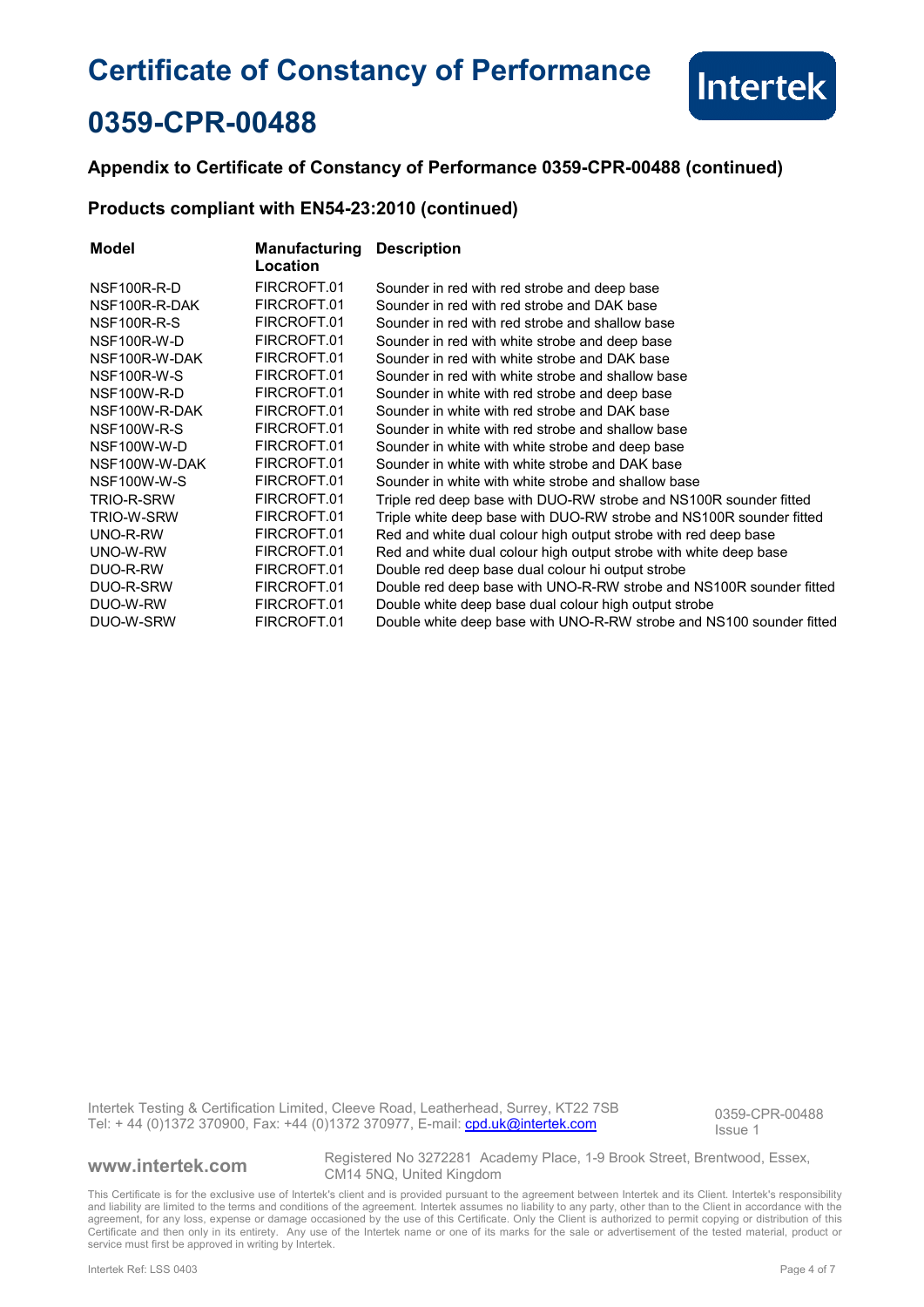

## **0359-CPR-00488**

### **Appendix to Certificate of Constancy of Performance 0359-CPR-00488 (continued)**

### **Bases:**

Each product has the compliant base identified in the product description.

| Model   | <b>Description</b>                   |
|---------|--------------------------------------|
| 48-0001 | Deep base AT                         |
| 48-0002 | Double base AT                       |
| 48-0003 | Triple base AT wired                 |
| 48-0004 | Double base AT wired                 |
| 48-0005 | Deep base                            |
| 48-0006 | Deep base with PCB cradle (DAK base) |
| 48-0007 | Shallow base                         |

### **Compliant settings:**

### **EN54-3:2001+A1:2002+A2:2006**

All applicable models are approved for use with the following tones at maximum volume setting only:

| Tone Setting | <b>Tone Description</b>                          |
|--------------|--------------------------------------------------|
| Tone 6       | $1660$ Hz, Intermittent (0.5 s ON $-$ 0.5 s OFF) |
| l Tone 8     | $800 - 1000$ Hz Sweep $(1$ Hz)                   |
| Tone 12      | 500 -1200 Hz, Sweep, $(3.5 s ON - 0.5 s OFF)$    |

### **EN54-23:2010**

All models within the NSF100 range have been approved with the following settings:

| <b>Flash Rate and Power</b> | <b>Flash Colour</b> | <b>Coverage Volume</b> |
|-----------------------------|---------------------|------------------------|
| 1 s, Low power              | White               | $W-2.4-5.6$            |
| 1 s, High power             | White               | $W-2.4-7.6$            |
| 2 s, Low power              | White               | $W-2.4-5.6$            |
| 2 s, High power             | White               | $W-2.4-7.6$            |
| 1 s, Low power              | Red                 | $W-2.4-5$              |
| 1 s, High power             | Red                 | $W-2.4-6.5$            |
| 2 s, Low power              | Red                 | $W-2.4-5$              |
| 2 s, High power             | Red                 | $W-2.4-6.5$            |

Intertek Testing & Certification Limited, Cleeve Road, Leatherhead, Surrey, KT22 7SB Intertek Testing & Certification Limited, Cleeve Road, Leatherhead, Surrey, KT22 7SB<br>Tel: + 44 (0)1372 370900, Fax: +44 (0)1372 370977, E-mail: cnd.uk@intertek.com

Issue 1

**www.intertek.com** Registered No 3272281 Academy Place, 1-9 Brook Street, Brentwood, Essex, CM14 5NQ, United Kingdom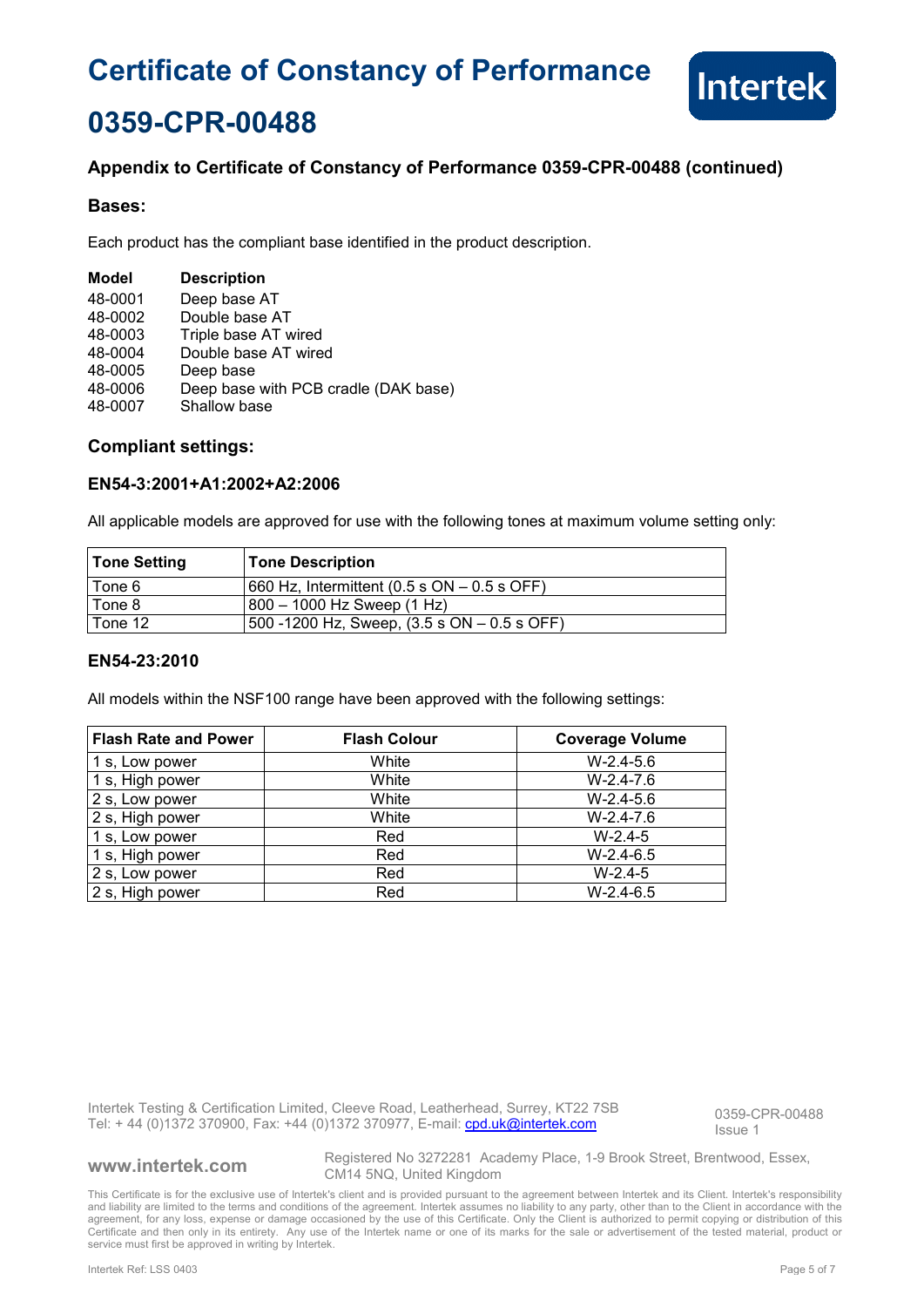

## **0359-CPR-00488**

### **Appendix to Certificate of Constancy of Performance 0359-CPR-00488 (continued)**

All models within the ENB100 range have been approved with the following settings:

| <b>Flash Rate and Power</b> | <b>Flash Colour</b> | <b>Coverage Volume</b> |
|-----------------------------|---------------------|------------------------|
| 1 s, Low power              | White               | $W-2.4-6$              |
| 1 s, High power             | White               | $W-2.4-8$              |
| 2 s, Low power              | White               | $W-2.4-6$              |
| 2 s, High power             | White               | $W-2.4-8$              |
| 1 s, Low power              | Red                 | $W-2.4-5$              |
| 1 s, High power             | Red                 | $W-2.4-6.2$            |
| 2 s, Low power              | Red                 | $W-2.4-5$              |
| 2 s, High power             | Red                 | $W-2.4-6.2$            |

All models within the NB100 range have been approved with the following settings:

| <b>Flash Rate and Power</b> | <b>Flash Colour</b> | <b>Coverage Volume</b> |
|-----------------------------|---------------------|------------------------|
| 1 s, Low power              | White               | $W-3-9$                |
| 1 s, High power             | White               | $W-5-12$               |
| 2 s, Low power              | White               | $W-3-9$                |
| 2 s, High power             | White               | $W-5-12$               |
| 1 s, Low power              | Red                 | $W-2.4-7$              |
| 1 s, High power             | Red                 | $W-2.4-9.5$            |
| 2 s, Low power              | Red                 | $W-2.4-7$              |
| 2 s, High power             | Red                 | $W-2.4-9.5$            |

All models within the ENB100HO range have been approved with the following settings:

| <b>Flash Rate and Power</b> | <b>Flash Colour</b> | <b>Coverage Volume</b> |
|-----------------------------|---------------------|------------------------|
| 1 s, Low power              | White               | $W-2.4-10$             |
| 1 s, High power             | White               | $W-3.5-13.4$           |
| 2 s, Low power              | White               | $W-2.4-10$             |
| 2 s, High power             | White               | $W-3.5-13.4$           |
| 1 s, Low power              | Red                 | $W-2.4-8$              |
| 1 s, High power             | Red                 | $W-2.4-10$             |
| 2 s, Low power              | Red                 | $W-2.4-8$              |
| 2 s, High power             | Red                 | $W-2.4-10$             |

All models within the NSDF100 range have been approved with the following settings:

| <b>Flash Rate and Power</b> | <b>Flash Colour</b> | Coverage Volume |
|-----------------------------|---------------------|-----------------|
| 1 s, Low power              | Red / White*        | $W-2.4-5.6$     |
| 1 s, High power             | Red / White*        | $W-2.4-7.6$     |
| 2 s, Low power              | White               | $W-2.4-5.6$     |
| 2 s, High power             | White               | $W-2.4-7.6$     |

\* Models within the NSDF100 range have a dual flash colour. When the dual red / white setting is used, compliance to EN54-23:2010 is based on the white flash only.

Intertek Testing & Certification Limited, Cleeve Road, Leatherhead, Surrey, KT22 7SB Intertek Testing & Certification Limited, Cleeve Road, Leatherhead, Surrey, KT22 7SB<br>Tel: + 44 (0)1372 370900, Fax: +44 (0)1372 370977, E-mail: cnd.uk@intertek.com objection of the lesting 1

Issue 1

**www.intertek.com** Registered No 3272281 Academy Place, 1-9 Brook Street, Brentwood, Essex, CM14 5NQ, United Kingdom